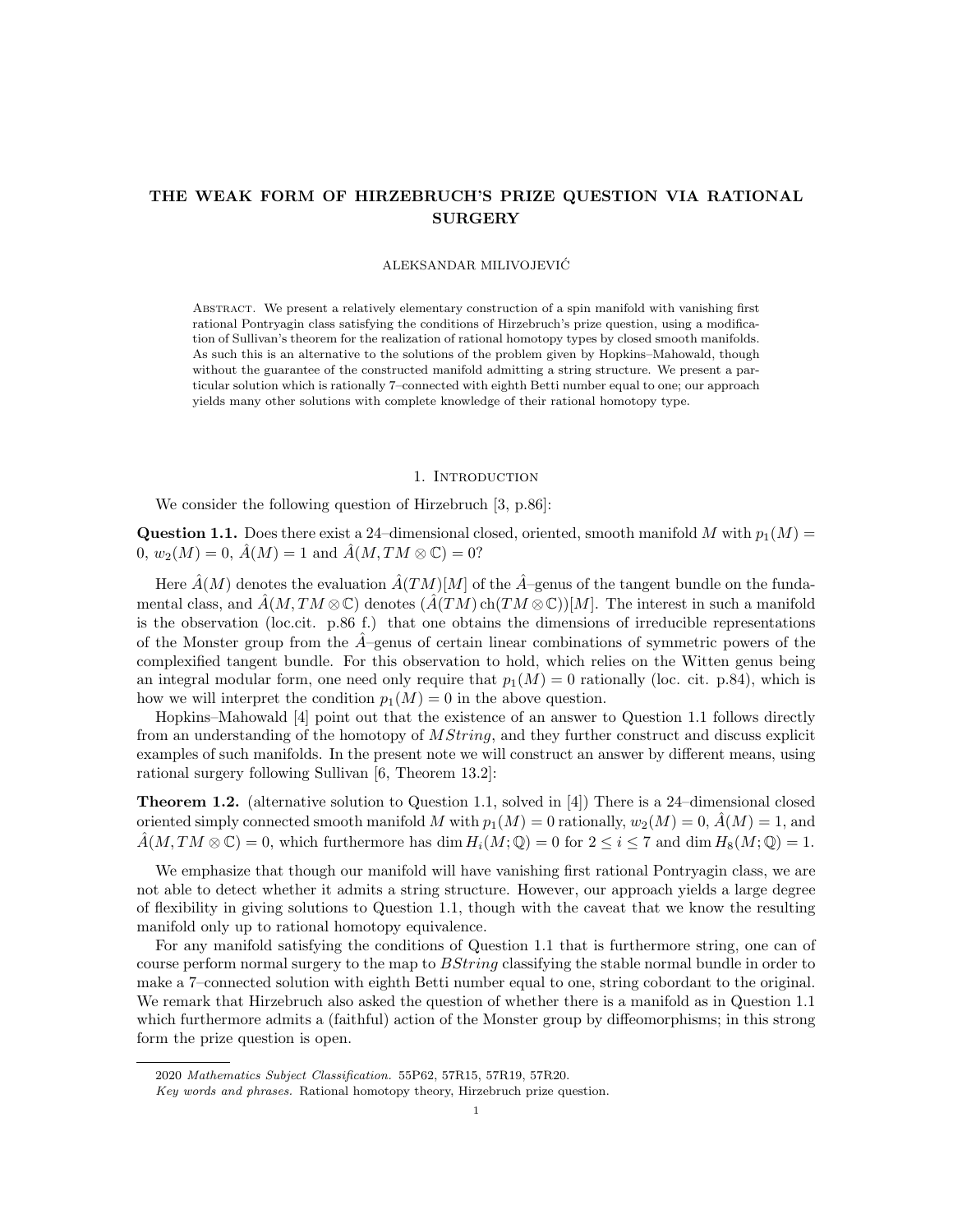Acknowledgements. The author would like to thank Jiahao Hu for telling him about this problem and for related discussions. In the calculations below, heavy use is made of the Macaulay2 package "SymmetricPolynomials" for which the author is very grateful.

#### 2. Rational realization for spin manifolds

Given a simply connected rational space X (i.e. one for which the natural maps  $\tilde{H}_*(X;\mathbb{Z}) \to$  $\tilde{H}_*(X;\mathbb{Q})$  are isomorphisms) satisfying Poincaré duality on its rational cohomology with respect to a class  $[X] \in H_n(X; \mathbb{Q})$ , and equipped with rational cohomology classes  $p_i$  in degrees 4*i*, Sullivan described  $[6,$  Theorem 13.2] when there is a closed oriented manifold M with a rational homotopy equivalence  $M \xrightarrow{f} X$  such that  $f_*[M] = [X]$  and  $p_i(TM) = f^*p_i$ . A modification of the argument, replacing  $SO$  by  $Spin$ , yields the following realization result for spin manifolds; see Crowley–Nordström [1, §3.5]. For brevity we will state it only for dimension 24, though the appropriate analogous statement to [6, Theorem 13.2] holds for all dimensions  $> 4$ .

**Theorem 2.1.** Let  $X$  be a simply connected rational space of finite type satisfying Poincaré duality on its rational cohomology with respect to a class  $[X] \in H_{24}(X; \mathbb{Q})$ . Furthermore, let  $p_i \in H^{4i}(X; \mathbb{Q})$ ,  $1 \leq i \leq 6$ , be cohomology classes. Then there is a (simply connected) closed spin manifold M and a rational homotopy equivalence  $M \xrightarrow{f} X$  such that  $f_*[M] = [X]$  and  $p_i(TM) = f^*(p_i)$  if (and only if)

- the rational numbers  $(p_{i_1} p_{i_2} \cdots p_{i_r})[X]$  are integers that satisfy the Stong congruences of a spin manifold  $([5, Theorem 1(c)],$  elaborated on below),
- the quadratic form on  $H^{12}(X;\mathbb{Q})$  given by  $q(\alpha,\beta) = (\alpha\beta)[X]$  is equivalent over  $\mathbb Q$  to one of the form  $\sum_i \pm y_i^2$ ,
- we have  $\overline{L(p_1,\ldots,p_6)}[X] = \tau(X)$ , where L is Hirzebruch's L–genus, and  $\tau$  is the signature of the quadratic form on  $H^{12}(X; \mathbb{Q})$ .

Remark 2.2. Two points are salient to the application of Sullivan's construction [6, Theorem 13.2] to  $Spin$  instead of  $SO$ : that being spin is a stable property of a vector bundle, and that the homotopy fiber product of the map  $X \xrightarrow{(p_1,p_2,...)} BSO_{\mathbb{Q}} \simeq \prod_i K(\mathbb{Q}, 4i)$  and the map giving the universal dual rational Pontryagin classes  $BSO \xrightarrow{(\bar{p}_1,\bar{p}_2,\ldots)} \prod_i K(Q, 4i)$  (i.e. those determined by the equation  $(1+p_1+p_2+\ldots)\cdot(1+\bar{p}_1+\bar{p}_2+\ldots)=1$ ) is simply connected. The latter is a consequence of the homotopy fiber of the second map being simply connected. As this homotopy fiber product is the target space of the normal surgery performed in Sullivan's construction, the fact that it is simply connected allows for his argument to go through as in loc. cit.

Let us now discuss the Stong congruences for 24–dimensional closed spin manifolds [5, Theorem 1(c)]. These are obtained by understanding the image of the map from 24–dimensional spin bordism  $\Omega_{24}^{Spin}$  to  $H_{24}(BSpin;\mathbb{Q})$  which sends a bordism class to the pushforward of the fundamental class of any representative by the map classifying the stable tangent bundle with its spin structure.

In general, to describe the Stong congruences in any dimension, one considers the formal splitting of the universal rational Pontryagin class  $1+p_1+p_2+\cdots = \prod_j (1+x_j^2)$ , where  $x_j^2$  are the Pontryagin roots (so  $deg(x_j^2) = 4$ ). Then, consider the set of variables given by  $e^{x_j} + e^{-x_j} - 2$ . Now form the elementary symmetric polynomials  $\sigma_1, \sigma_2, \ldots$  in these variables  $e^{x_j} + e^{-x_j} - 2$ ; note that these can be expressed as rational polynomials in the Pontryagin classes  $p_i$  (which are the elementary symmetric polynomials in  $x_j^2$ ). For n divisible by 8, Stong describes the image of the map  $\Omega_n^{Spin} \to H_n(BSpin;\mathbb{Q})$ as those  $a \in H_n(BSpin;\mathbb{Q})$  such that

$$
(z \cdot \hat{A})[a] \in \mathbb{Z}
$$
 for all  $z \in \mathbb{Z}[\sigma_1, \sigma_2, \ldots].$ 

This corresponds to the pullback of any class of the form  $z \cdot \hat{A}$  to a specified spin manifold M being an integer when integrated over the manifold, as guaranteed by the Atiyah–Singer index theorem.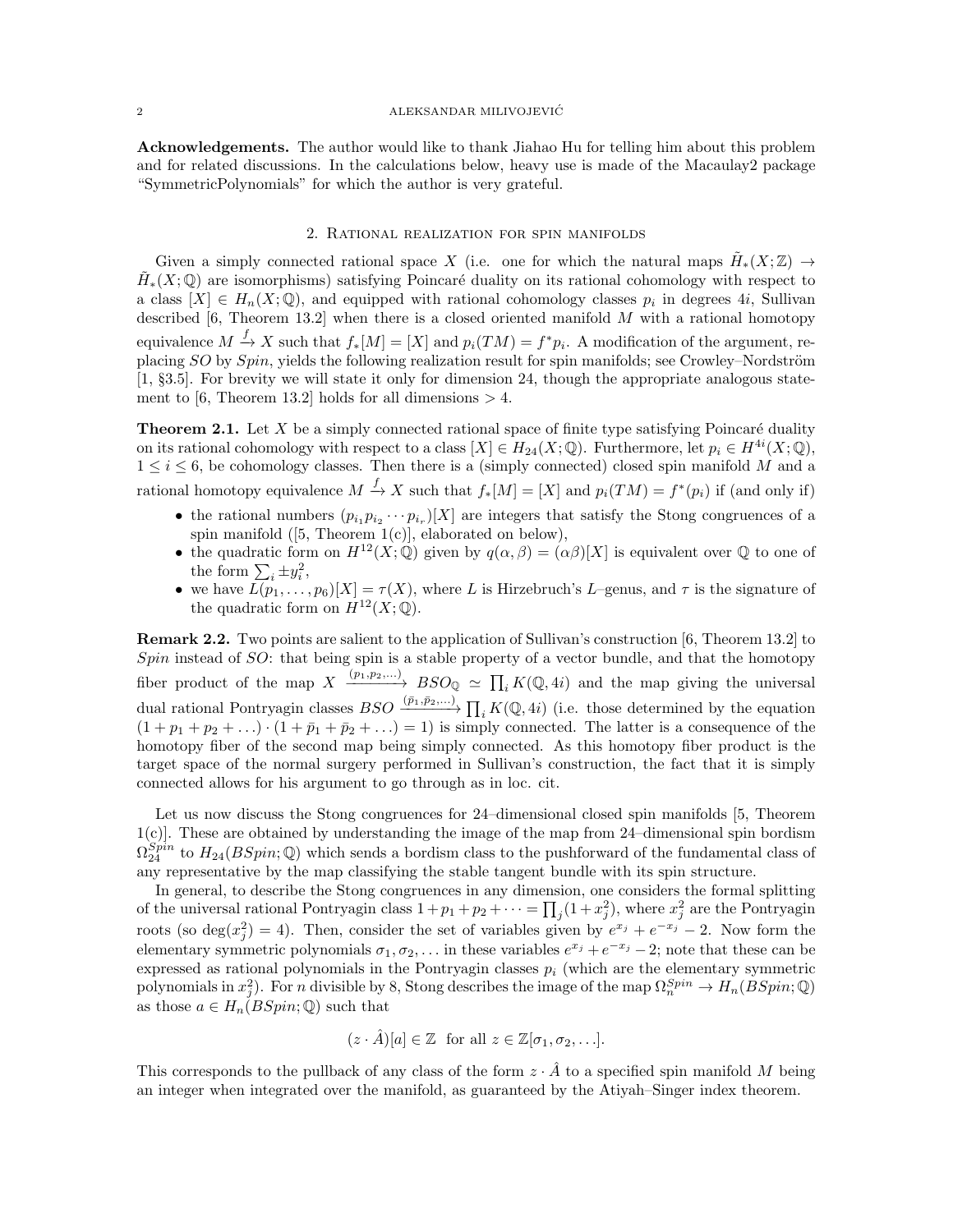# 3. Proof of Theorem 1.2

We now present a specific rational homotopy type that can be equipped with rational "Pontryagin classes"  $p_i$  such that the conditions of Theorem 2.1 and Question 1.1 are satisfied, thus producing the desired manifold.

Take the algebra over  $\mathbb Q$  generated by  $\alpha$  in degree 8 with  $\alpha^4 = 0$ , and 22720000 variables  $\beta_i$  in degree 12 such that  $\beta_i \alpha = 0$ ,  $\beta_i \beta_j = 0$  for  $i \neq j$ , and  $\beta_i^2 + \alpha^3 = 0$  (which implies  $\beta_i^3 = 0$ ); that is, take

$$
\mathbb{Q}[\alpha,\beta_i]/(\alpha^4,\beta_i\alpha,\beta_i\beta_j \text{ for } i \neq j, \beta_i^2 + \alpha^3), 1 \leq i,j \leq 22720000.
$$

Realize this algebra as the rational cohomology of a rational space  $X$ , and take the fundamental class  $[X] \in H_{24}(X; \mathbb{Q})$  to be such that  $\alpha^3[X] = 1$ ; notice that Poincaré duality is satisfied. The nondegenerate pairing in middle degree is given by  $22720000(-1)$ . Prescribe the rational classes  $p_i$ as  $p_1 = 0$ ,  $p_2 = 144\alpha$ ,  $p_3 = 0$ ,  $p_4 = -4583424\alpha^2$ ,  $p_5 = 0$ ,  $p_6 = -5165220096\alpha^3$ . Then we have

$$
p_2^3[X]=2985984,\;\;p_2p_4[X]=-660013056,\;\;p_6[X]=-5165220096.
$$

We now check that the signature of the middle degree pairing is calculated correctly from evaluating Hirzebruch's L–genus on these "Pontryagin numbers", and that they satisfy the Stong congruences.

For the signature, we indeed have

$$
L_{24} = \frac{1}{638512875} (2828954p_6 - 159287p_2p_4 + 8718p_2^3) = -22720000.
$$

Now we describe the Stong congruences. Considering terms only up to degree 24, we have

$$
e^{x_j} + e^{-x_j} - 2 = x_j^2 + \frac{x_j^4}{12} + \frac{x_j^6}{360} + \frac{x_j^8}{20160} + \frac{x_j^{10}}{1814400} + \frac{x_j^{12}}{239500800}
$$

where  $1 \leq j \leq 6$ . Modulo odd-index Pontryagin classes, we have the following expressions for the elementary symmetric polynomials  $\sigma_i$  in the variables  $e^{x_j} + e^{-x_j} - 2$ :

$$
\sigma_1 = -\frac{1}{119750400} p_2^3 + \frac{1}{39916800} p_2 p_4 - \frac{1}{39916800} p_6 + \frac{1}{10080} p_2^2 - \frac{1}{5040} p_4 - \frac{1}{6} p_2
$$
  
\n
$$
\sigma_2 = \frac{1}{1814400} p_2^3 - \frac{11}{604800} p_2 p_4 + \frac{31}{604800} p_6 + \frac{1}{720} p_2^2 + \frac{1}{40} p_4 + p_2
$$
  
\n
$$
\sigma_3 = -\frac{1}{7560} p_2 p_4 - \frac{4}{945} p_6 - \frac{1}{3} p_4
$$
  
\n
$$
\sigma_4 = \frac{1}{720} p_2 p_4 + \frac{19}{240} p_6 + p_4
$$
  
\n
$$
\sigma_5 = -\frac{1}{2} p_6
$$
  
\n
$$
\sigma_6 = p_6.
$$

Note that the lowest order term of  $\sigma_{2i-1}, \sigma_{2i}$  is of degree 8*i*. Now, any integer polynomial in the above  $\sigma_i$  multiplied by the  $\hat{A}$ –genus must evaluate to an integer on our desired manifold. Again modulo  $p_1, p_3, p_5$ , the  $\overline{A}$ –genus up to degree 24 is given by:

$$
\begin{aligned}\n\hat{A}_0 &= 1, \\
\hat{A}_8 &= -\frac{4}{5760}p_2, \\
\hat{A}_{16} &= \frac{4}{464486400}(208p_2^2 - 192p_4), \\
\hat{A}_{24} &= \frac{1}{2678117105664000}(-769728p_2^3 + 1476352p_2p_4 - 707584p_6),\n\end{aligned}
$$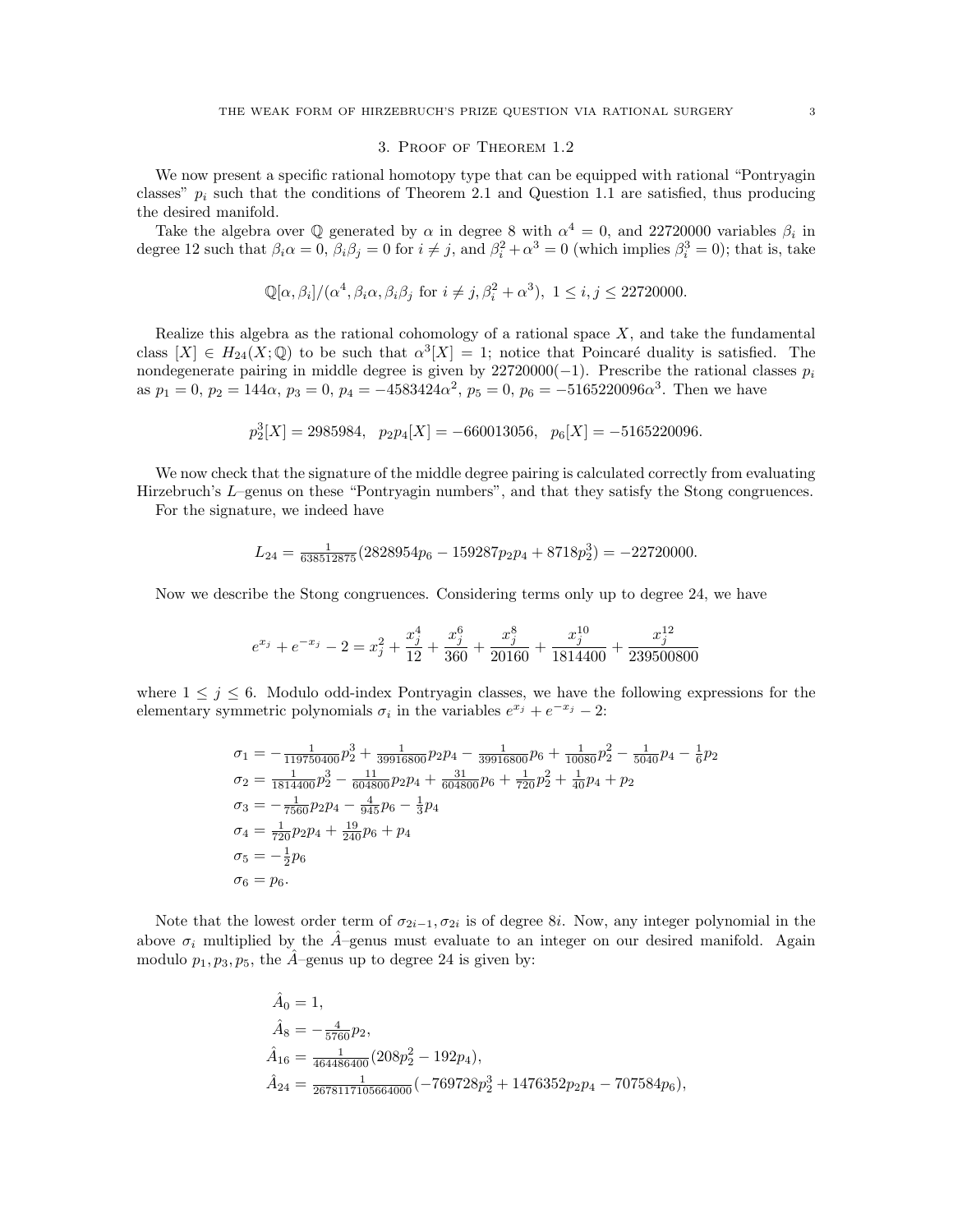with  $\hat{A}_4 = \hat{A}_{12} = \hat{A}_{20} = 0$ . From now on we will implicitly assume all degree 24 classes are paired with the fundamental class. Each of the following expressions must be an integer:

$$
\hat{A}_{24} = -\frac{769728p_2^3 + 719872p_3^2 + 1476352p_2p_4 - 707584p_6}{2678117105664000} \qquad (\sigma_1 \sigma_2 \cdot \hat{A})_{24} = -\frac{1}{60480}p_2^3 - \frac{11}{2520}p_2p_4
$$
\n
$$
(\sigma_1 \cdot \hat{A})_{24} = -\frac{97}{638668800}p_2^3 + \frac{37}{159667200}p_2p_4 - \frac{1}{39916800}p_6 \qquad (\sigma_1^2 \sigma_2 \cdot \hat{A})_{24} = \frac{1}{36}p_2^3
$$
\n
$$
(\sigma_2 \cdot \hat{A})_{24} = \frac{1}{29030400}p_2^3 - \frac{29}{806400}p_2p_4 + \frac{31}{604800}p_6 \qquad (\sigma_1 \sigma_2^2 \cdot \hat{A})_{24} = -\frac{1}{6}p_2^3
$$
\n
$$
(\sigma_3 \cdot \hat{A})_{24} = \frac{1}{10080}p_2p_4 - \frac{4}{945}p_6 \qquad (\sigma_1 \sigma_3 \cdot \hat{A})_{24} = \frac{1}{18}p_2p_4
$$
\n
$$
(\sigma_5 \cdot \hat{A})_{24} = -\frac{1}{2}p_6 \qquad (\sigma_6^2 \cdot \hat{A})_{24} = \frac{1}{480}p_2^3 + \frac{1}{20}p_2p_4
$$
\n
$$
(\sigma_6 \cdot \hat{A})_{24} = p_6 \qquad (\sigma_6^2 \cdot \hat{A})_{24} = p_2^3
$$
\n
$$
(\sigma_1^2 \cdot \hat{A})_{24} = -\frac{19}{362880}p_2^3 + \frac{1}{15120}p_2p_4 \qquad (\sigma_2 \sigma_3 \cdot \hat{A})_{24} = -\frac{1}{3}p_2p_4
$$
\n
$$
(\sigma_1^3 \cdot \hat{A})_{24} = -\frac{19}{21
$$

The above is the full set of required congruences. Furthermore, recall that we require  $\hat{A}(M) = 1$ and  $\tilde{A}(M, TM \otimes \mathbb{C}) = 0$ . Using Newton's identities we calculate the top degree of the latter to be

$$
\hat{A}(M,TM \otimes \mathbb{C})_{24} = (\hat{A}(M) \cdot \text{ch}(TM \otimes \mathbb{C}))_{24} \n= -\frac{8389}{52835328000} p_2^3 + \frac{9707}{39626496000} p_2 p_4 - \frac{311}{9906624000} p_6.
$$

Hence  $\hat{A}(M, TM \otimes \mathbb{C}) = 1$  is, given that  $p_1, p_3, p_5$  vanish, equivalent to

$$
p_6 = -\frac{25167}{4976}p_2^3 + \frac{9707}{1244}p_2p_4.
$$

Assuming this, the first requirement  $\hat{A}(M) = 1$  is then equivalent to

$$
p_2p_4=\frac{873600000p_2^3-832894419861504000}{1257984000}.
$$

We check directly that these requirements and all the above congruences are satisfied for our choice of  $p_i$  and fundamental class on X. This completes the proof of Theorem 1.2.

Remark 3.1. Simplifying the above, one can see that all the requirements will be satisfied if the odd-index  $p_i$  vanish and if

$$
p_2^3 = 155520k + 31104,
$$
  
\n
$$
p_2p_4 = 108000k - 662065056,
$$
  
\n
$$
p_6 = 56160k - 5166287136,
$$

for some integer k. For  $k = 19$ , we have the particularly nice solutions we started with, since then  $p_2^3 = 144^3$ . (This is the smallest k such that  $155520k + 31104$  is a cube; there are infinitely many others.) This made it straightforward to construct a rational homotopy type with a class  $p_2$  giving the desired Pontryagin number  $p_2^3$ . In fact, in the process of constructing the desired manifold using Theorem 2.1, for simplicity one would want the rational cohomology of the realizing manifold to be  $\mathbb{Q}[\alpha]/(\alpha^4)$ . The nonzero value of the L–genus then informs us to place an appropriate number of new variables  $\beta_i$  in middle degree. Of course, one could replace the cohomology algebra we realized with any simply connected rational Poincaré duality algebra with the same signature into which it includes, and still obtain an answer to Question 1.1 (indeed, we can just make the same choice of Pontryagin classes). The same holds on the level of rational homotopy types: if we can realize a (simply connected) rational homotopy type  $X$ , then any rational homotopy type whose cohomology contains  $H^*(X; \mathbb{Q})$  can be realized. Even for a fixed  $H^*(X; \mathbb{Q})$ , there are potentially many corresponding rational homotopy types (though not for our rationally 7–connected example, as every such 24–dimensional Poincaré duality algebra is formal).